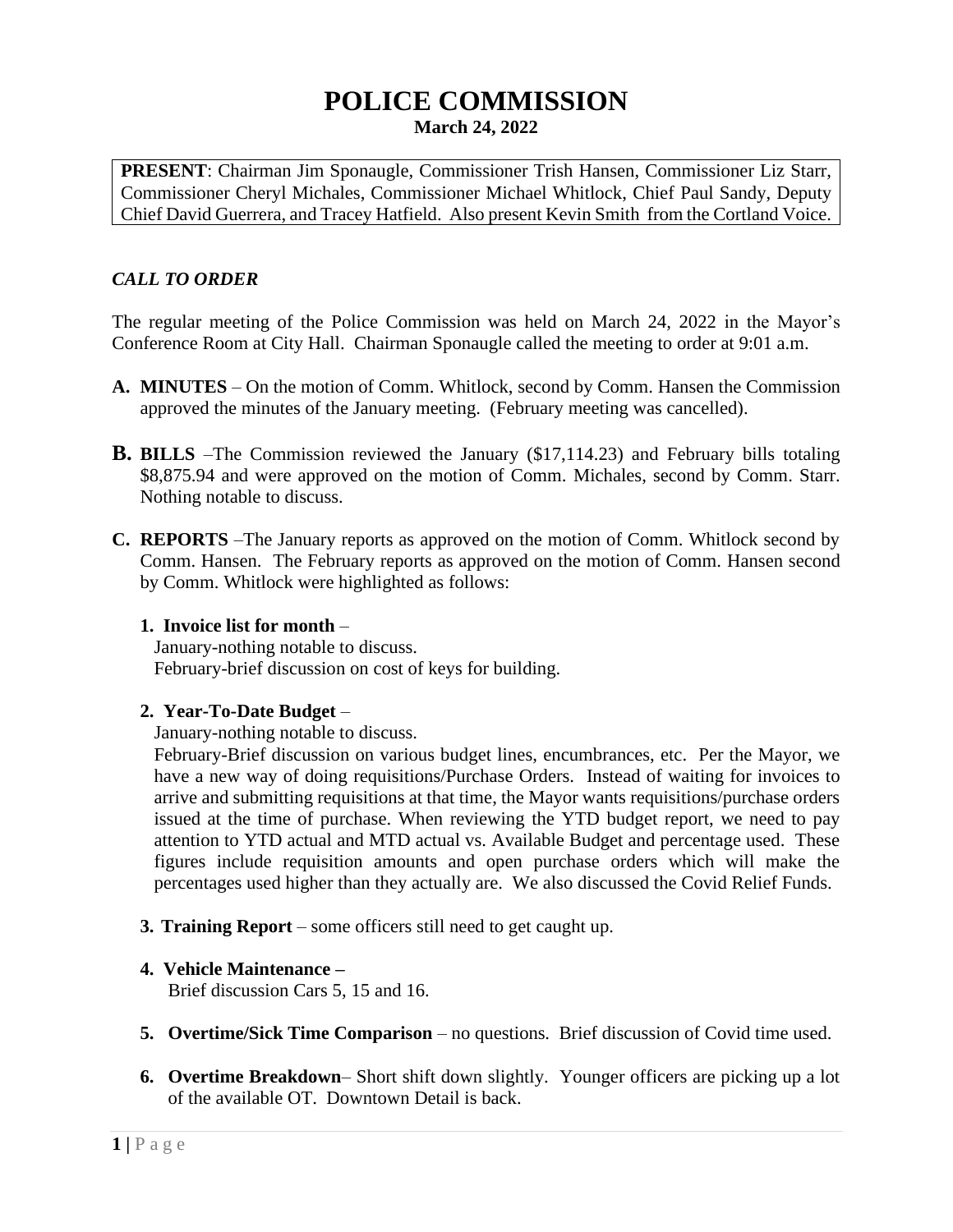- **7. Other Activities Report –**Domestics, mental health still at the top. Drug calls have been down. Personal use of Narcan could be part of the reason.
- **8. SPCA Report** –The SPCA report was reviewed. Call up, lots of after-hours calls.
- **9. Detective Bureau Cases**  Nothing notable to discuss. Quiet month.
- **10. Officers Injury Report** Nothing to report.
- **11. Officers Activities Report –** Brief discussion on desk duty.
- **12. Parking Ticket Report --** Midnight shift writing a lot of parking tickets.
- **13. Bike Patrol Report** –Nothing to report. Activity will increase with better weather coming.
- **14. Arrest Breakdown –** Nothing notable to discuss.

### *OLD BUSINESS*

## **A. HIRING-**

- Hired 7 in 7 weeks.  $8<sup>th</sup>$  started March 23.
- 3 in Corning Academy, 2 in Syracuse Academy, new recruit heading to Broome.
- Transfer from Homer just completed field training and is on his own.
- New Phase I hire and completed Phase II and is now in field training. Will be on his own end of May or early June.
- Still have 7 vacancies
- Will have a very young department. More officers starting field training end of May.

# **B. ACCREDITATION**

- Committee was here for 3 days.
- Met with various individuals
- The Committee was able to finish early due to Sgt. Guerrera's prep.
- We have been approved for re-accreditation
- We have new internal processes that will allow us to "keep up" in the future.

# **C. KNAPP-RETIREMENT –**no news.

**D. RECRUIT UPDATE –** new Civil Service exam coming up in April.